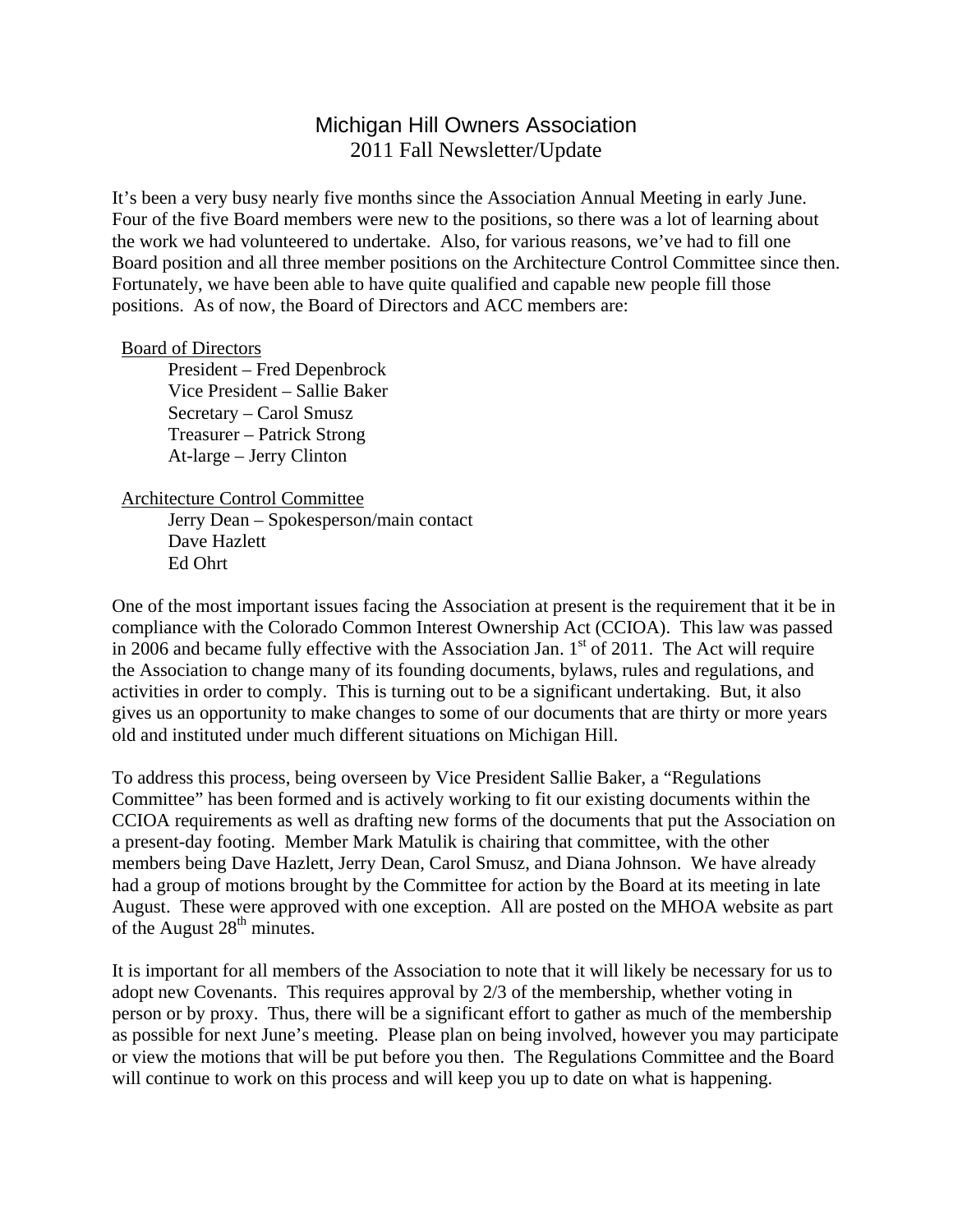Another important issue is, as it always has been, the roads on the Hill. With the acquisition of the road grader, the Association has assumed responsibility for the roads in all respects. In order to set a firm base (excuse the pun) for keeping the roads in good condition within the framework of financial constraints, Jerry Clinton, the At-large member responsible for roads, has set up a committee of experts to advise her on how best to proceed. This committee consists of three persons with extensive, hands-on, heavy equipment and road maintenance experience. They are working up a set of criteria for road conditions (slope, drainage, depth of base, etc.). These criteria will then provide a basis for contracting the services such as road grading and snow plowing, whether using our own grader or someone else's equipment. Since road care and snow plowing is the majority of the budget of the Association, it is important to get this aspect of our life here well understood and properly managed. So far, this committee is providing excellent help and guidance.

As part of the building of a status database and set of historical records, (required under CCIOA) we have updated the ownership data. This is required also for use in our water management and augmentation process. One interesting outcome of this update is that the assessed property value of all properties within the Association is slightly over \$40 million. The Association owns property assessed by Park County at approximately \$640,000. Most of this is in the "outlots" contained within the footprint of MHOA, besides the augmentation pond and plot used for the burn pit.

One of the tasks the Board will be undertaking in the next year or so is to build the required historical record. This will include all Association and Board minutes, copies of correspondence, documents related to legal actions initiated or against the Association, and payments for services. We are working on a way to be able to do this both by paper and electronically. Also, we are looking for a secure place to keep these records, since the shed by the pump has proven inadequate for CCIOA compliance. Needless to say, any suggestions to Board members would be much appreciated.

Patrick Strong, our Treasurer, reported at a recent Board meeting that we have a reasonably comfortable balance in our various financial resources. The Board has asked for a review of the accounts of the Association, which is in progress, with interim reports showing good account maintenance and bills paid. Budget development for 2012 is under way and should be concluded at the Dec.10<sup>th</sup> MHOA Board meeting. Note, the Board meeting will be at 10:00 a.m. on December  $10<sup>th</sup>$  at the Jefferson Community Center.

On October 2 the annual augmentation pond water release was reported to the Colorado Division of Water Resources (DWR). Fred Depenbrock and Mark Matulik released two acre feet of water from the pond, as requested by the District 23 Water Commissioner, Garver Brown. Full documentation of how the water augmentation process should be carried out is now in place in the Association records. There are a few loose ends to be followed up in 2012 on wells that exist but for which the DWR has no well permit. Also, there are several wells on the Hill on lots with no residence, which was clarified with the DWR in this last report cycle.